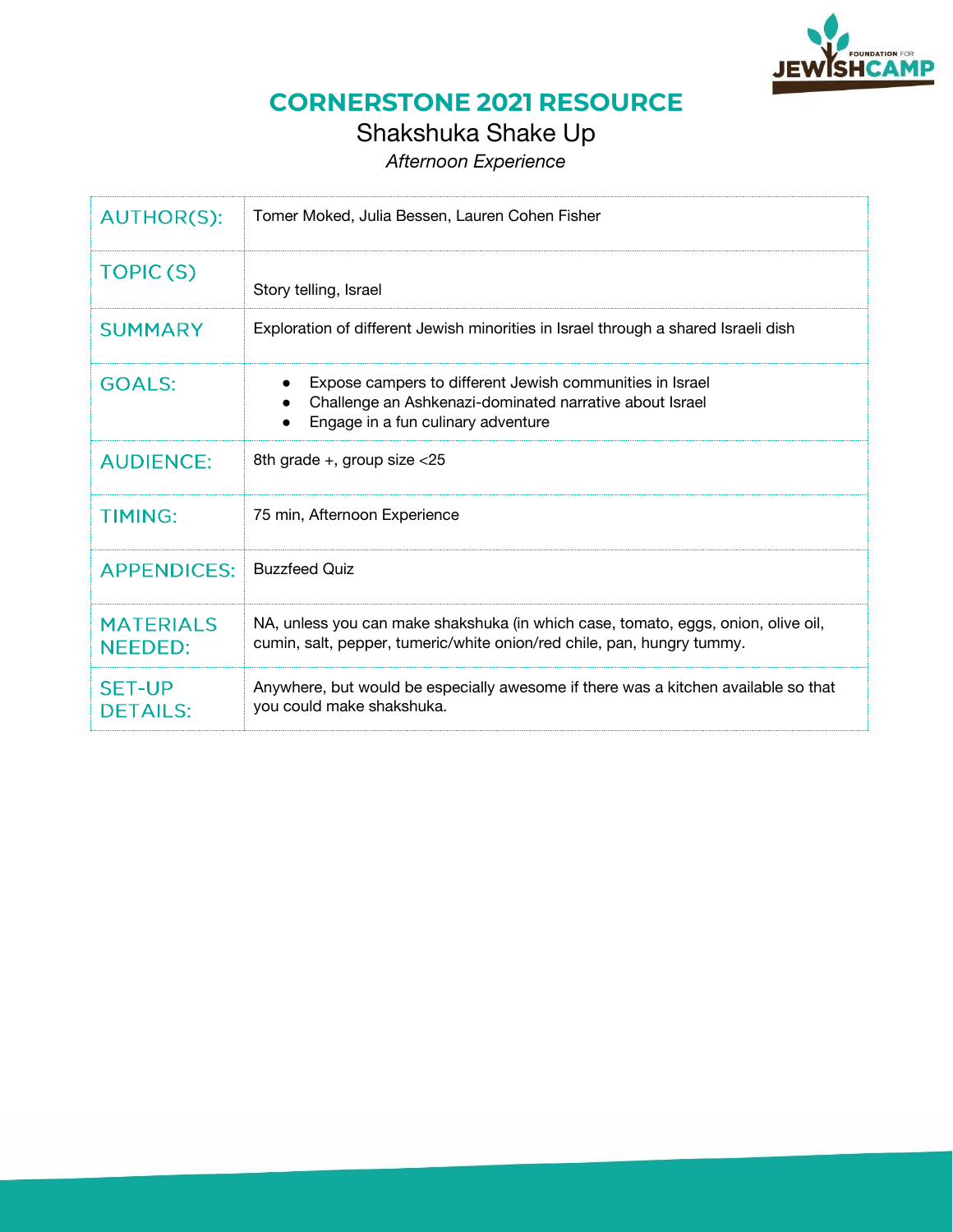### **SESSION TIMELINE:**

| $0:00 - 0:05$ | Welcome                                                                      |
|---------------|------------------------------------------------------------------------------|
| $0:05 - 0:15$ | Break out rooms                                                              |
| $0:15 - 0:20$ | Introduction to the values, goals, and program for the day                   |
| $0:20 - 0:25$ | Buzzfeed game                                                                |
| $0:25 - 0:50$ | Facilitated break out rooms to learn about different ethnic groups in Israel |
| $0:50 - 1:00$ | Debrief                                                                      |
| $1:00 - 1:15$ | Including diverse narratives around Israel at camp - brainstorm              |

### **SESSION OUTLINE:**

### **Spark Question** (in breakouts or full group):

● Grab a spice wherever you are and use it to introduce yourself

**Transition:** Facilitator's introduce themselves and the spice they selected for themselves

- Question we want to explore together is "What are the stories of Jewish ethnic minorities in Israel and how can we be more thoughtful about including them in our programming at camp?"
- This activity centers around the value of community and the value of diversity.
- We're going to explore our question and the values that animate it through the window of Shakshuka, a classic Israeli dish.

**Caveats**: We are not making any claims to what "is" or "is not" Israeli food -- there are debates about the authenticity of Israeli food and who can claim "ownership" over various dishes. We're not going to dive into that because our core exploration for today is how the values of diversity and community can be in conflict with each other in the Israeli story. We'll use food as our vehicle to explore that, because we believe that when we sit in another person's kitchen, we can learn about what is important to them and the stories they have to tell.

Now, let's jump in!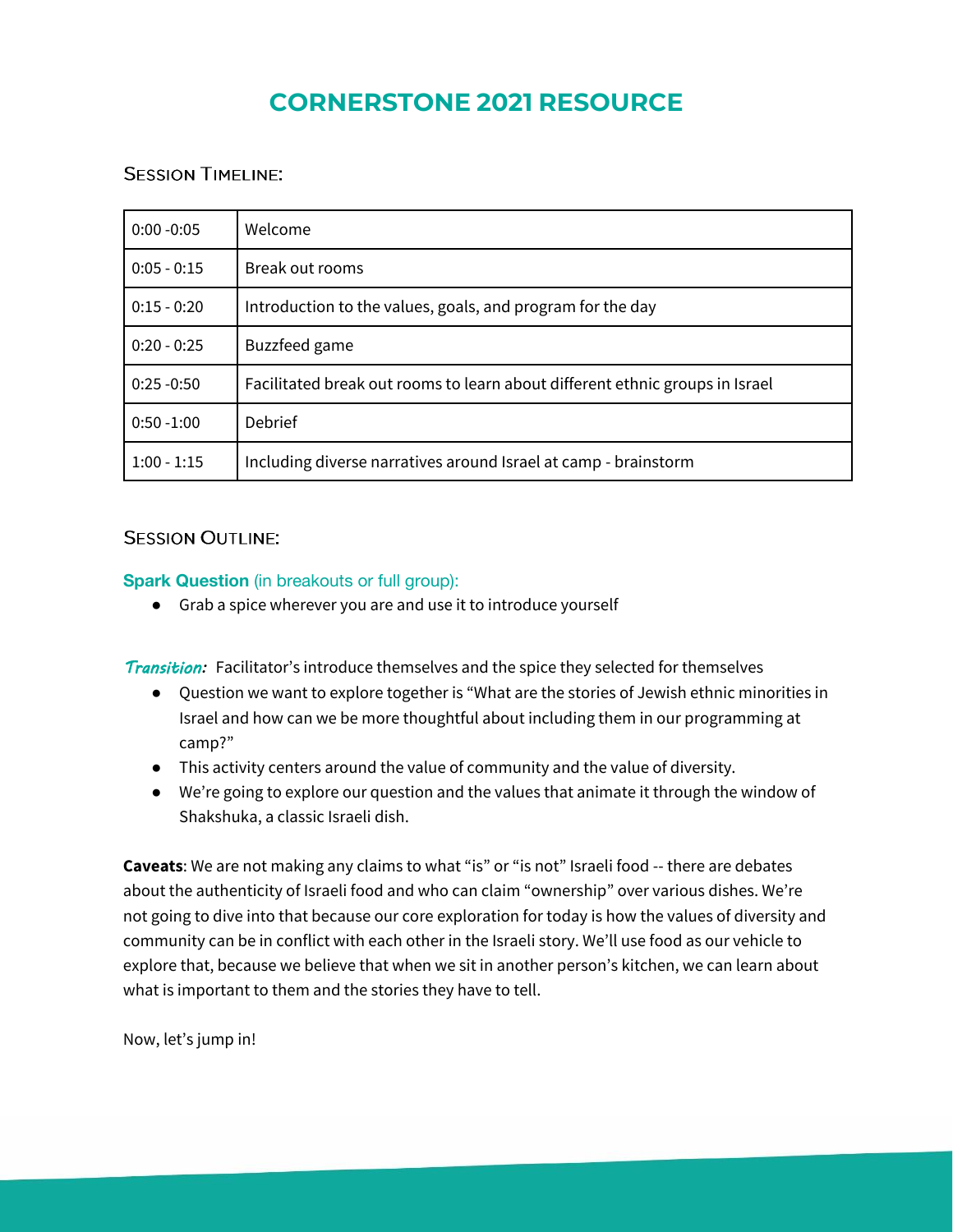**BuzzFeed Game:** Send all participants the [Buzzfeed quiz t](https://www.buzzfeed.com/juliabessen/which-shakshuka-are-you-30fkz1js8v)o identify which of three Jewish ethnic minorities they are most interested in learning about (Morrocan, Tunisian, and Yemenite).

**Ask participants to share out the key Shakshuka ingredient that goes with each of the ethnic minorities:** All three of these groups are referred to in Israel by the same collective identity, "Mizrachim" -- or Jews from Arab lands. But as you can see, their takes on Shakshuka are different, their spices are different, and so are their dominant historical narratives in Israel.

**Instruction:** People self-select into one of the three groups based on which shakshuka they are. Each room will be facilitated.

Goal is to learn about that community, the challenges they face and the opportunities/accomplishments of the community

Break out Rooms: Ask for 3-4 volunteers to share their stories, make sure to have a variety of places and emotions -- positive/negative, but also different emotions in the same place.

Yemenite:

- **Yemenite Story:** Two major waves of Yemenite Aliyah: The 1800s, before the major immigration of European Jews to Mandate Palestine & 1958 operation Magic Carpet after the 1948 Arab-Israeli war. Important to note these two major aliyot from the Yemenite community because it highlights two defining elements of the tension between the Mizrachi community and the Ashkenazi elite: the former came to Israel before the modern concepts of Zionisms took hold. They came of their own volition and mostly were religious.
	- Share music video: [Hana Mush Hu Al Yaman](https://www.youtube.com/watch?v=iD90UbVXZSE)
	- Questions: What jumps out to you? This music video is about the three sisters' great grandmothers. What seem like key aspects of the Yemenite story according to this telling? What questions might you have about the Yemenite experience based on this song?
- **Morrocan Story:** In 1945, Moroccna migration to Israel began and the first waves of Moroccan Jews made their way to Israel. Today, there are over 1,000,000 Morroccan Jews in Israel. After migrating to Israel, Moroccan Jews faced discrimination, sparking the creation of the Israeli Black Panther Movement. Today, Moroccan Jews are a huge part of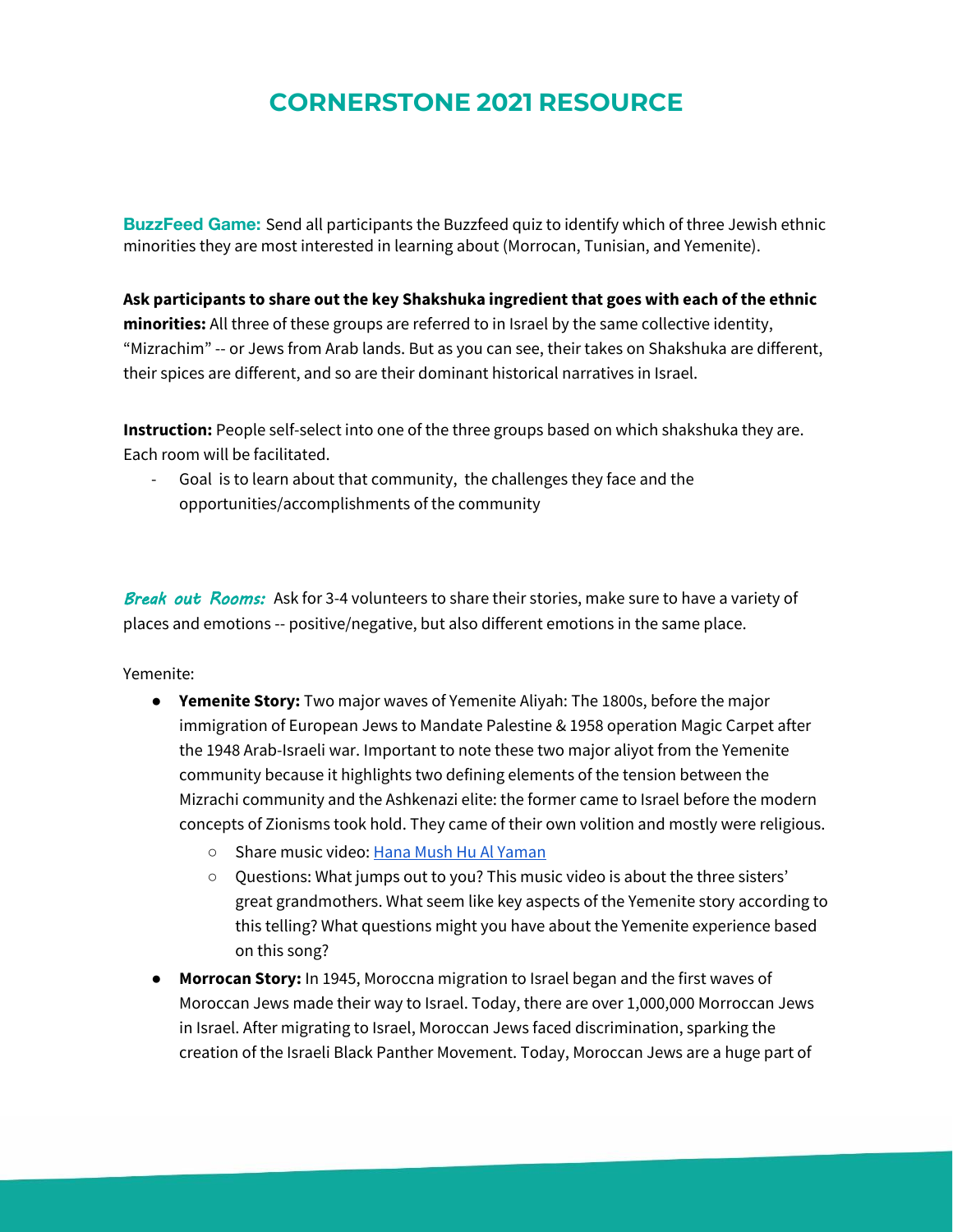Israel's makeup, and have influenced the Israeli culture Notably, through the holiday Mimouna. Mimouna has become an Israeli holiday celebrated by all of Israel, and demonstrates how a country can learn and grow from their differences and celebrate them.

- Share:
- Questions:

### ● **Tunisian Story**: Jews of Gabes

Also spelled Cabès, Cabes, Kabes, Gabbs and Gaps. In Arabic: قابس, Arameic: Qabis, the ancient Tacapae

A seaport and capital city of the Gabès Governorate in Tunisia.

Gabes is situated in a luxuriant palm forest; the city was an important commercial and industrial center.

Under Arabic rule the Jews were farmers and manufacturers, who wove silk and exported - mainly precious cloth; they gained considerable wealth as a result of their trade with Sicily, the orient, and the interior of Africa. Some of them were merchants of worldwide importance. In Gabes many Jews devoted themselves to poetry and music, and their intellectual leaders, such as the Ibn Jama family, succeeded in converting their academy into a religious center whose importance was comparable to that of Kairouan.

These rabbinical scholars maintained contact with Sura and Pumbedita, where the gaon Abraham al- Qabisi (i.e., of Gabes) had already settled at the beginning of the ninth century. During the 12th century they frequently communicated with the Jews of Spain; Abraham ibn Ezra stayed in Gabes. After incursions by the Normans of Sicily (1117, 1147) the community was destroyed by the Almohades in 1159. Once reconstituted, the community did not return to its former importance. During the following centuries, the Jews of Gabes generally lived in peace. Many of them were engaged in commerce. The weaving of cloth and the wood and jewelry trades were principally Jewish crafts. The community, which numbered about 3,200 before World War 2, suffered extensively under the German occupation of 1942 - 1943. From 1948 its members emigrated to France and Israel. Only about 200 families of wealthy Jewish landowners still lived in Gabes in 1970.

[Video: https://www.youtube.com/watch?v=Cl3xkumf-Ao](https://youtu.be/Cl3xkumf-Ao)